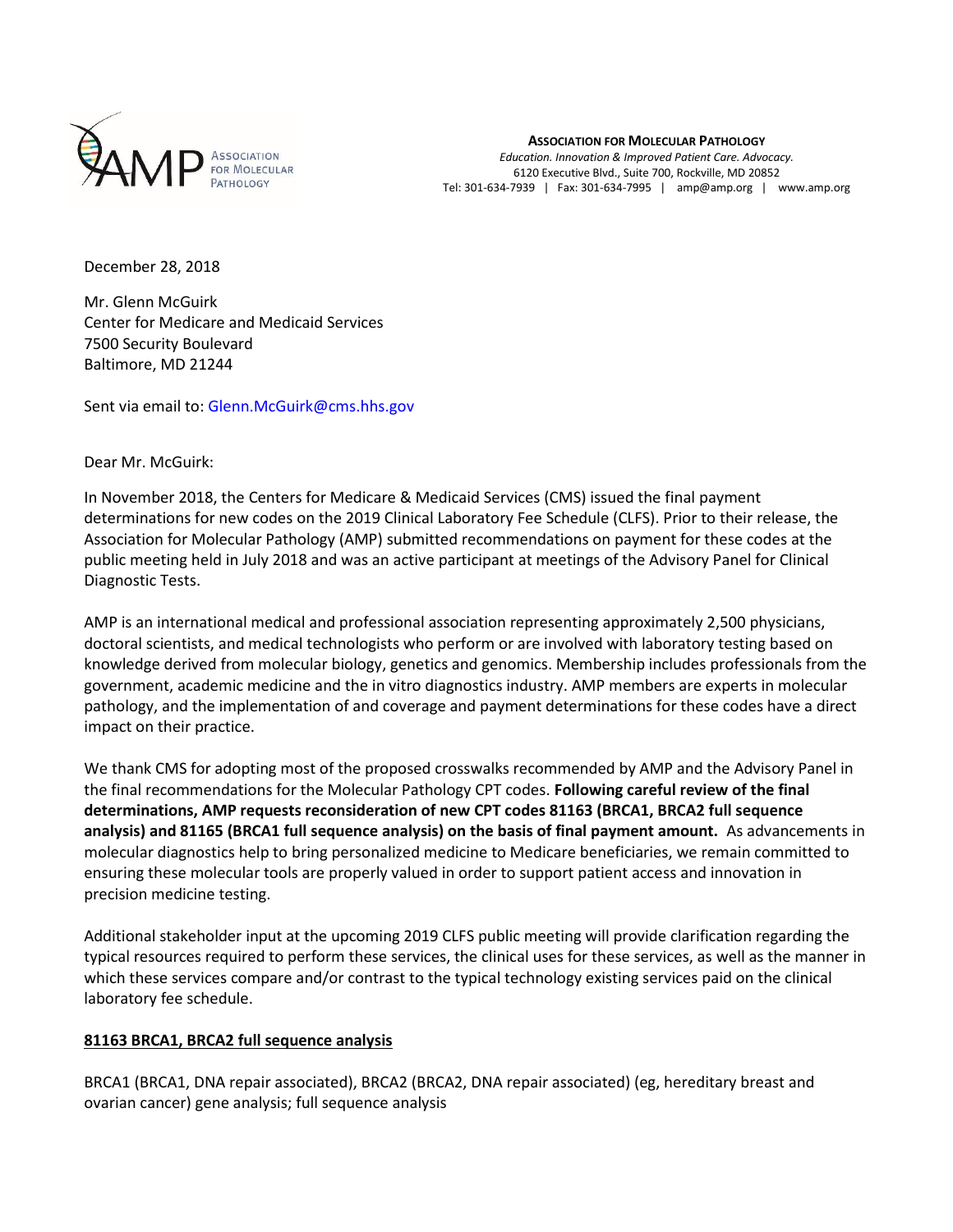*Commenter Recommendations: 1. Crosswalk to code 81408 (Tier 2 MolPath, level 9). 2. Crosswalk to code 81162 (BRCA1, BRCA2 (breast cancer 1 and 2) (eg, hereditary breast and ovarian cancer) gene analysis; full sequence analysis and full duplication/deletion analysis) x 40%.*

*Panel Recommendation: Five panel members recommended a crosswalk to code 81408. Four members recommended a crosswalk to codes 81406 (Tier 2 MolPath, level 7) + 81407 (Tier 2 MolPath, level 8). One member recommended a crosswalk to code 81162 x 0.4 and one member recommended to Gapfill.* 

*CMS Final Determination: Crosswalk to codes 81406 (Tier 2 MolPath, level 7) + 81216 (BRCA2 gene analysis; full sequence analysis).*

*Rationale: CMS agrees with the concept to crosswalk 81163 with codes that are specific for full sequence analysis of BRCA1 and BRCA2. That is CMS agrees with the minority recommendation to crosswalk the BRCA1 component to 81406 as this Tier 2 MolPath, level 7 code describes the full sequence analysis for BRCA1. However, to account for the BRCA2 portion of 81163, CMS instead recommends a crosswalk to the existing BRCA2 Tier 1 MolPath code 81216 (BRCA2 (breast cancer 2) (eg, hereditary breast and ovarian cancer) gene analysis; full sequence analysis) already on the CLFS. Thus CMS recommends a crosswalk of 81406 + 81216.* 

The crosswalk chosen by CMS does not appropriately represent the amount of work nor the costs incurred by laboratories required to perform and report *BRCA1, BRCA2* full sequencing analysis. Code 81163 requires sequencing of 51 full exons (full sequence analysis for *BRCA1* and *BRC2* involves sequencing 24 exons and 27 exons, respectively) with over 17,000 total exon base-pairs (bp) (total exon base-pairs for *BRCA1* and *BRCA2* is 7,224bp and 10,254bp, respectively). Procedures categorized under code 81408 involve analysis of greater than 50 exons. The combined sequencing analysis of *BRCA1* and *BRCA2* across 51 exons is performed utilizing the same method and resources and is more comparable to the analysis of a 51-exon gene than it is to two separate analyses of a 24- and a 27-exon gene. Code 81163 is a single procedure done by bi-directional sequencing of coding regions and well as exon-intron junctions by Sanger or next generation sequencing. Laboratories analyzing for sequence variations in the *BRCA1* and *BRCA2* genes do so at the same time rather than in separate single gene analyses. Thus, the most direct crosswalk is code 81408 which assesses 50 or more exons as the methodology and the amount of DNA sequencing of the large genes, such as *DMD*, is most similar to new code, 81163.

## **81165 BRCA1 full sequence analysis**

BRCA1 (BRCA1, DNA repair associated) (eg, hereditary breast and ovarian cancer) gene analysis; full sequence analysis

*Commenter Recommendations: 1. Crosswalk to code 81408 (Tier 2 MolPath, level 9) x 50%. 2. Crosswalk to code 81162 (BRCA1, BRCA2 (breast cancer 1 and 2) (eg, hereditary breast and ovarian cancer) gene analysis; full sequence analysis and full duplication/deletion analysis) x 80% of 50% of 81162 (i.e., (80% (81162 x 50%)).*

*Panel Recommendation: A majority (seven votes) recommended a crosswalk to code 81406 (Tier 2 MolPath, level 7; full sequence analysis). A minority (three votes) recommended a crosswalk to code 81408 (Tier 2 MolPath, level 9) x 50% and one member recommended a crosswalk to code 81162 x 10%.* 

*CMS Final Determination: Crosswalk to codes 81406 (Tier 2 MolPath, level 7); full sequence analysis).*